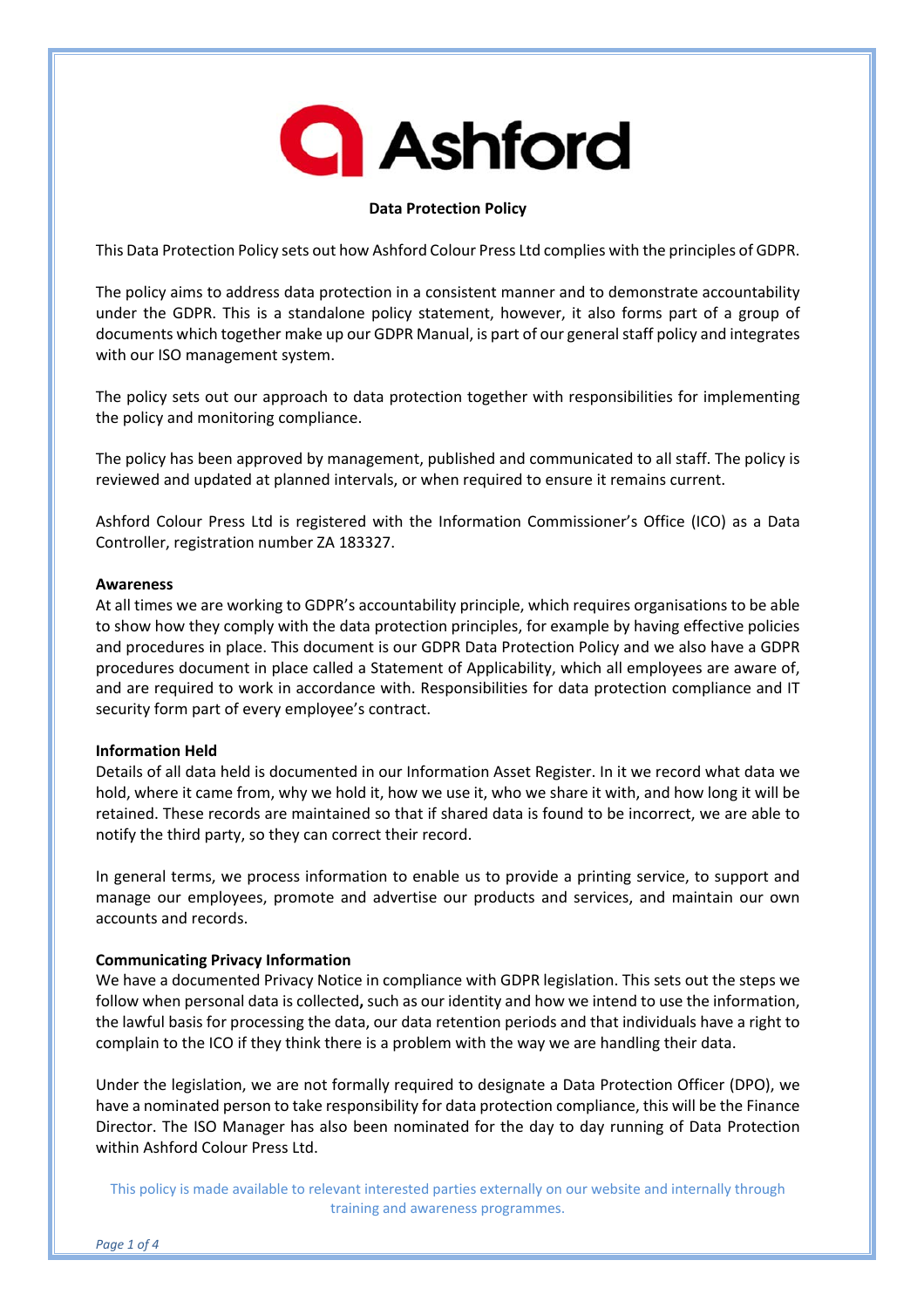## **Individuals' Rights**

Our **GDPR Statement of Applicability** covers all the rights individuals have, including how we delete personal data or provide data electronically and in a commonly used format when requested to do so.

We work to uphold and comply with the GDPR rights for individuals which include:

- the right to be informed;
- the right of access;
- the right to rectification;
- the right to erasure;
- the right to restrict processing;
- the right to data portability;
- the right to object; and
- the right not to be subject to automated decision‐making including profiling.

Our systems will allow us to locate and delete the data. Any request to delete data would be referred to the designated Director to make the decisions about deletion and keep the data subject informed of the process.

When requested to do so, we will provide the personal data in a structured commonly used and machine readable form, and will provide the information free of charge.

# **Subject Access Requests**

Our GDPR Statement of Applicability covers how we will handle requests to take account of the new rules. Therefore we will:

- Not charge for complying with a request.
- Comply within a month.
- Reserve the right to refuse or charge for requests that are manifestly unfounded or excessive.
- If we refuse a request, we will tell the individual why and that they have the right to complain to the supervisory authority and to a judicial remedy without undue delay and at the latest, within one month.

We will always explain our lawful basis for processing personal data when we answer a subject access request.

# **Lawful Basis for Processing Personal Data**

The lawful bases for our data processing activity are a combination of **Legitimate Interest and Contractual** for activities relating to staff, suppliers, existing customers and other stakeholders, and **Consent** for marketing communications purposes to new prospects.

The decision for selection of the Legal Bases we rely upon are as follows:

## **Legitimate Interests**:

- We use people's data in ways they would reasonably expect in order to carry out our business and communicate with them.
- Processing is necessary as we could not provide products and ongoing services to prospects and our existing customers without processing this information.
- We have balanced our commercial interests against the individual's interests, rights and freedoms. Our processing has a minimal privacy impact.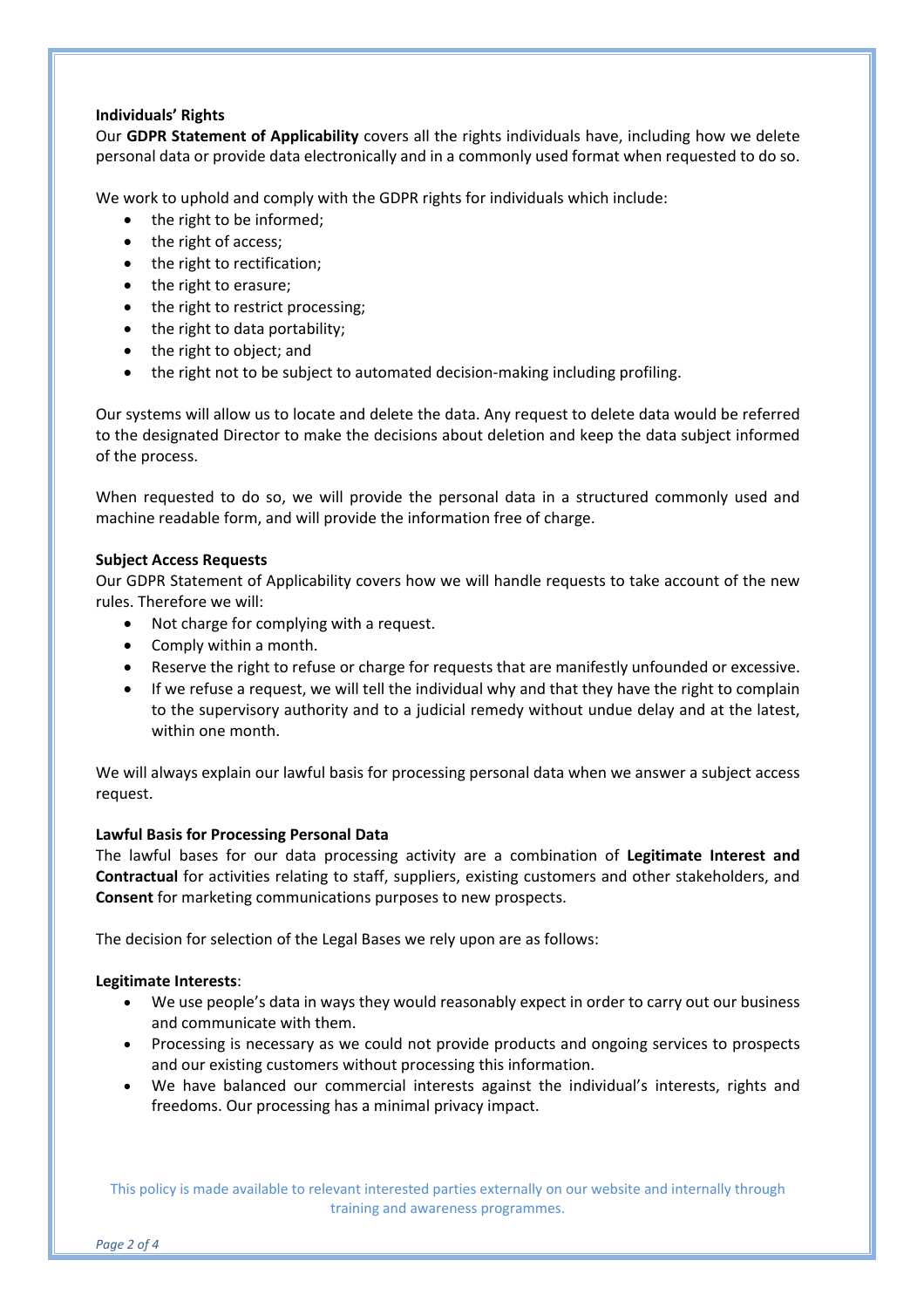#### **Contract:**

- We have a contract with an individual and need to process their personal data to comply with our obligations under the contract ie employment contract
- We haven't yet got a contract with an individual, but they have asked us to do something as a first step (eg provide a quote) and we need to process their personal data to do what they ask.
- $\bullet$

#### **Consent:**

- We aim to deliver effective, timely communications to our prospects, such as newsletters, relevant information on opening times etc.
- We will follow the steps below when relying on Consent as a legal basis.
- $\bullet$

Processing of new prospect information is necessary under this legal basis in order to provide communications relevant to commercial requirements. We will always make it clear when requesting Consent what the data will be used for and have clear, simple ways for people to withdraw consent.

Where Relying on Consent as a Legal Basis:

- When using Consent it means we are offering individuals real choice and control, putting individuals in charge to build customer trust and engagement, and enhance our reputation.
- Consent practices and existing consents have been checked and refreshed where needed to comply fully with GDPR.
- Consent requires a positive opt‐in, we don't use pre‐ticked boxes or any other method of default consent.
- We will only obtain clear and specific statement of consent.
- Our consent requests are kept separate from other terms and conditions.
- We are specific and 'granular' so that we get separate consent for separate things.
- We are clear and concise when asking for consent.
- Third party controllers who will rely on the consent are named.
- We make it easy for people to withdraw consent and tell them how.
- Evidence of consent is recorded who, when, how, and what we told people.
- Consent is kept under review, and refreshed if anything changes.
- We avoid making consent to processing a precondition of a service.
- $\bullet$

## **Children**

No data processing relating to children or children's data is undertaken.

#### **Data Breaches**

We have procedures in place to detect, report and investigate a personal data breach.

In accordance with GDPR we will notify the ICO, and where necessary individuals, of a breach where it is likely to result in a risk to the rights and freedoms of individuals – if, for example, it could result in discrimination, damage to reputation, financial loss, loss of confidentiality, or any other significant economic or social disadvantage.